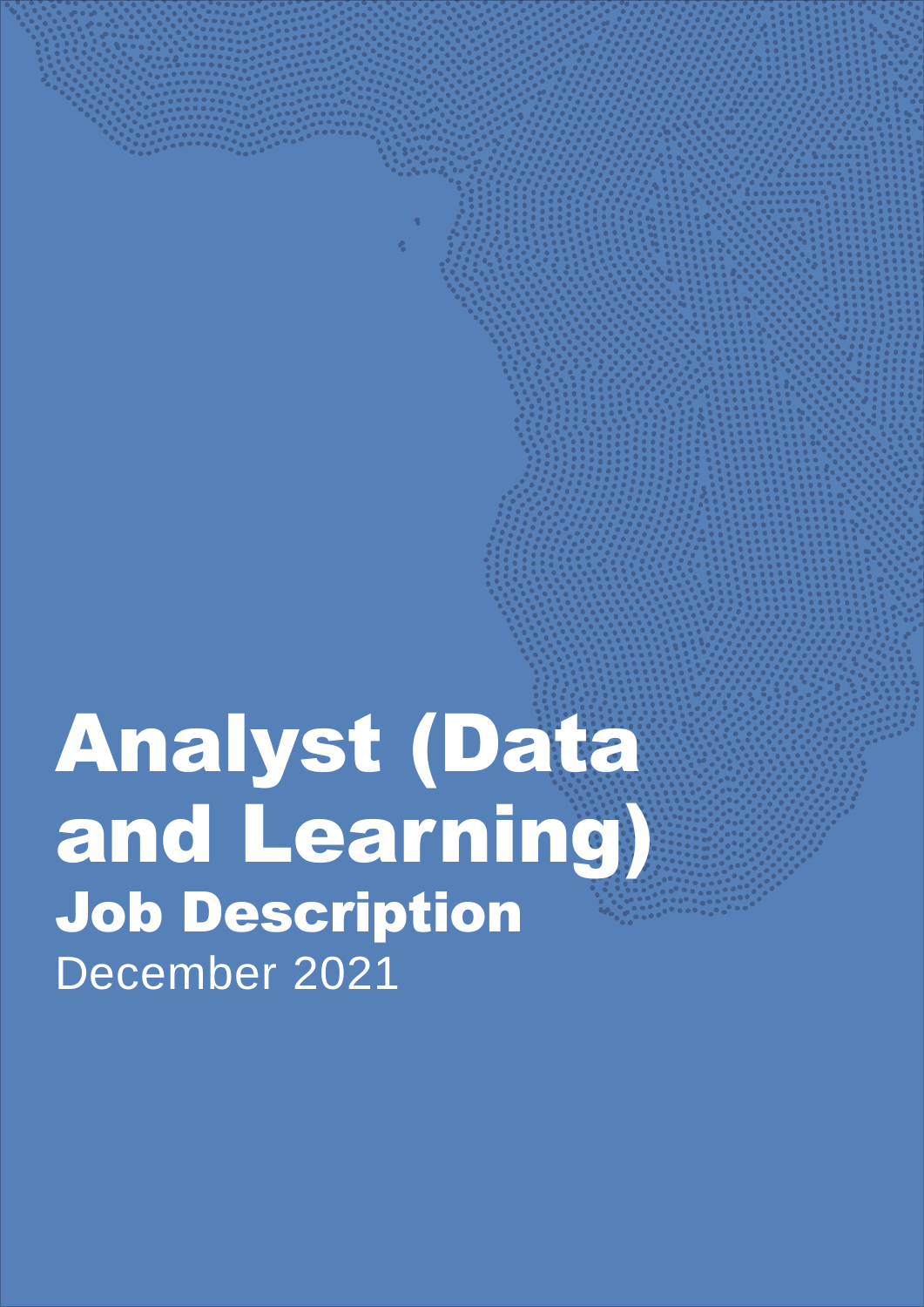# <sup>2</sup> **Summary**

| <b>Job Title</b>            | Analyst (Data and Learning)                                                           |
|-----------------------------|---------------------------------------------------------------------------------------|
| <b>Salary</b>               | Competitive                                                                           |
| Term                        | Full-time/permanent                                                                   |
| Location                    | Dublin, City Centre, remote working flexible                                          |
| <b>Application deadline</b> | 7 January 2022                                                                        |
| <b>Contact</b>              | Archer Recruitment: Aoife Murtagh <aoife.murtagh@archer.ie></aoife.murtagh@archer.ie> |

Small Foundation is a philanthropic foundation with charitable status registered in Ireland. Our vision is an Africa free from extreme poverty by 2030. Our mission is to catalyse income-generating opportunities for extremely poor people in rural sub-Saharan Africa.

Small Foundation's goal is to improve the business ecosystems that proliferate income opportunities for those in extreme poverty by expanding the access of micro, small and medium-sized enterprises (MSMEs) to knowledge, skilled human resources, finance, technology, and markets.

Small Foundation uses a combination of grants, debt and equity to support initiatives to achieve its impact objectives.

The Analyst (Data & Learning) will report to the Impact Management and Learning (IML) Lead and will work across Small Foundation's grant and social investment portfolio, collating and assessing the data and learning coming from our work, supporting the development of knowledge management and IMM systems and external reporting, and supporting due diligence of potential investments.

Small Foundation is a dynamic and evolving organisation and looking to hire dedicated, knowledgeable people to realise its ambitious vision. For more information about Small Foundation, including our guiding principles, please go to: [www.smallfoundation.ie](http://www.smallfoundation.ie/)

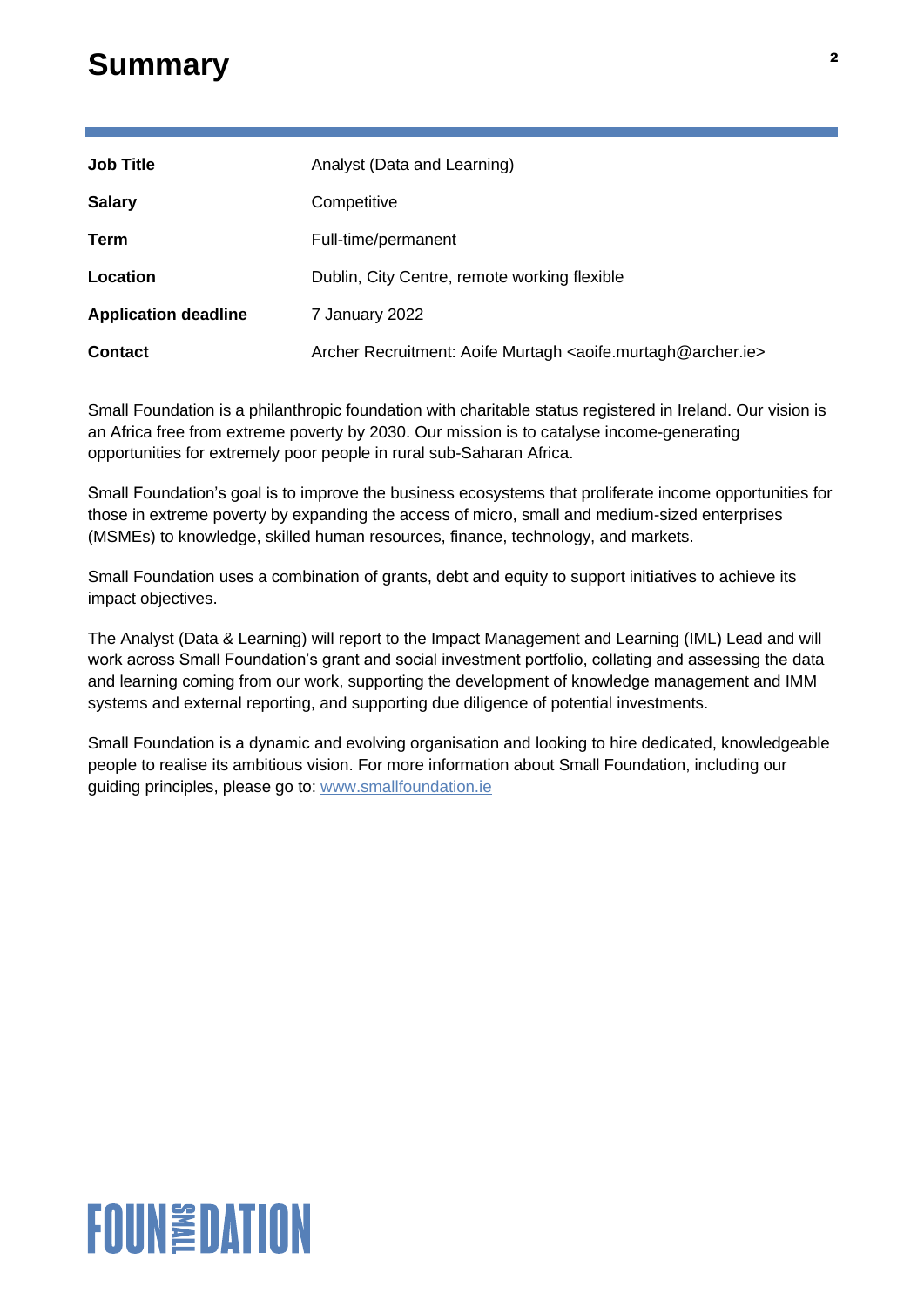#### Key responsibilities

The Data and Learning Analyst will have a key role in collating and updating data and information from Small Foundation's grant and social investment portfolio. Key elements of the role include:

- Supporting relationship management with Small Foundation's existing and prospective partners, including collecting and processing impact and financial data from partners to track KPIs and ongoing performance
- Working with the Small Foundation team to identify and support information and data needs
- Analysing, report and prepare data for external communication to stakeholders
- Supporting the development of our internal knowledge systems and ability to visualise data
- Organising, planning and participating in internal and external meetings

## Other Duties

- Undertaking appropriate administration tasks
- Undertaking necessary training and development
- Undertaking occasional trips overseas as required
- Any other duties commensurate with the grade of the post as directed by line manager/supervisor

#### Person specification

The successful applicant will:

- Have strong analytical skills with the ability to collect, organise, analyse, and disseminate significant amounts of information
- Be accurate and detail focused
- Highly computer and data literate with experience of sourcing, analysing and reporting raw data (structured and unstructured) into meaningful insights using tools such as PowerBI
- Have a passion for social change, and be highly motivated by Small Foundation's vision, mission and goal
- Have excellent communication skills
- Be effective working in a dynamic team, be proactive and have very strong time management and organisational skills
- Have a minimum Bachelor's degree (Master's degree preferred) in a relevant area, and at least one year of relevant experience